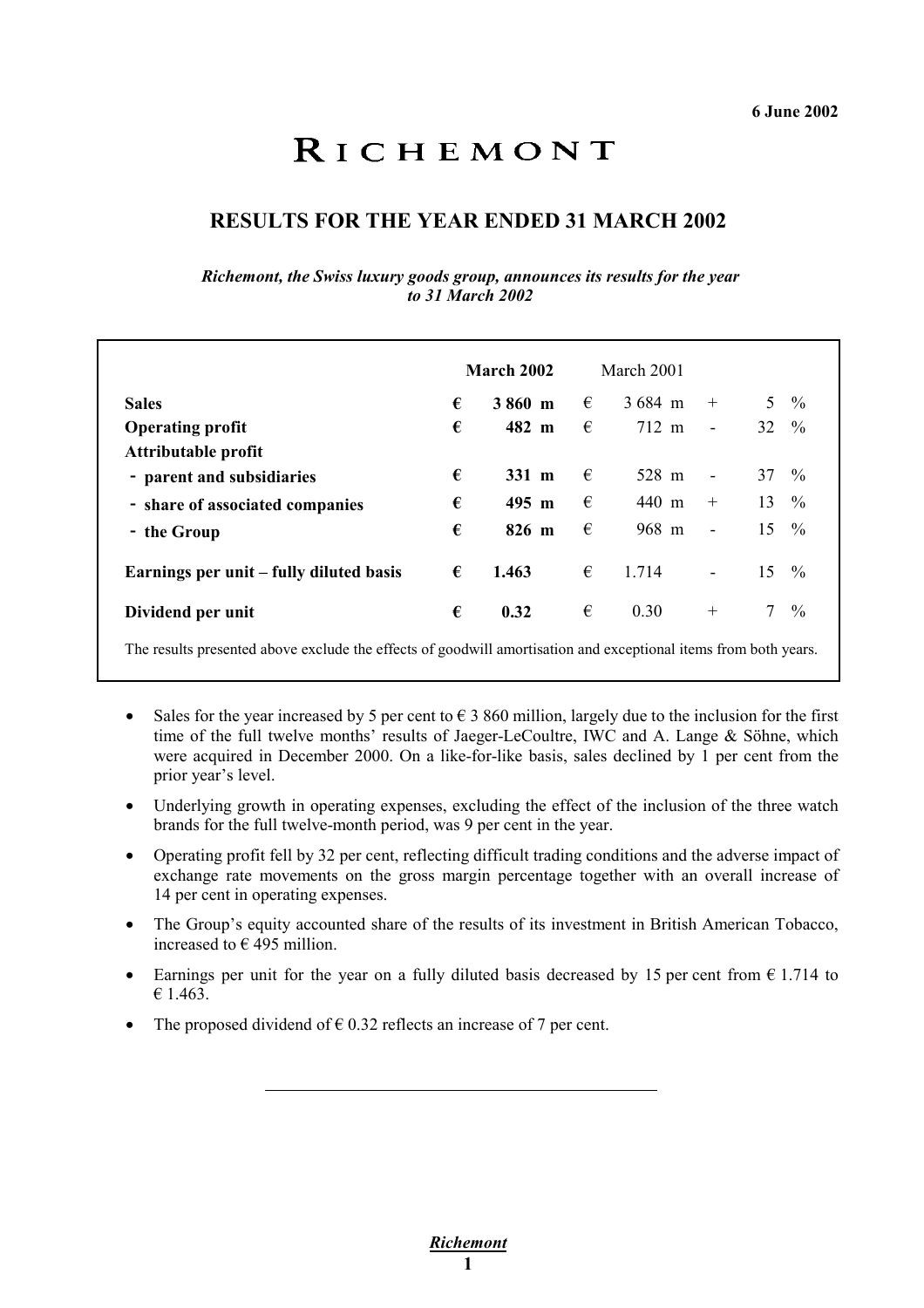| <b>Index</b>                         | Page |
|--------------------------------------|------|
| Group Chief Executive's review       | 3    |
| Business review                      | 5    |
| Consolidated profit and loss account | 9    |
| Associated companies                 | 10   |
| Consolidated cash flow statement     | 11   |
| Consolidated balance sheet           | 12   |
| Changes in unitholders' funds        | 13   |
|                                      |      |
| <b>Appendices</b>                    |      |

|    | Consolidated profit and loss account on a reported basis | 14 |
|----|----------------------------------------------------------|----|
| 2. | Exchange rates used in the preparation of this document  | 16 |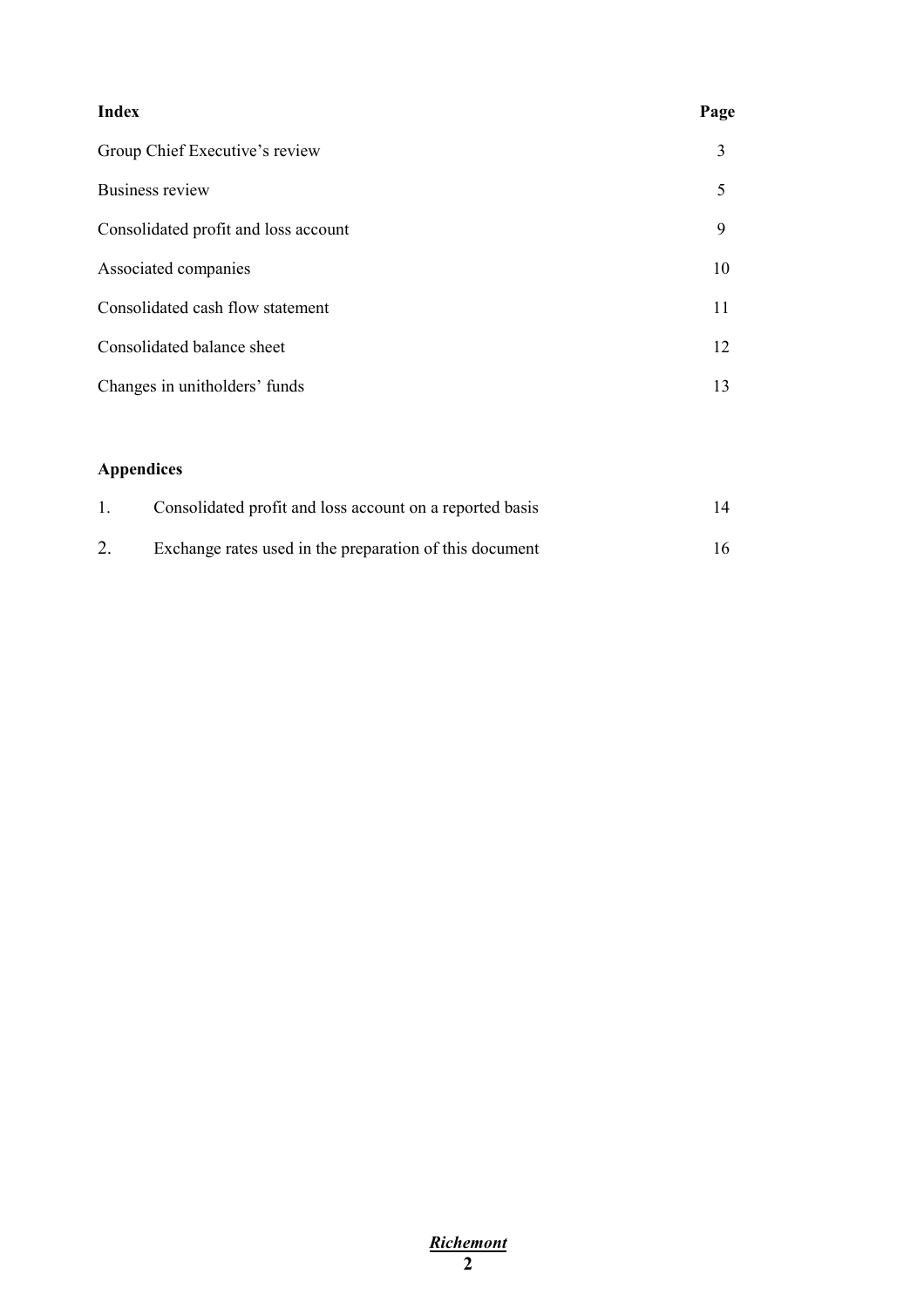#### **Group Chief Executive's Review**

Commenting on the results, Mr Johann Rupert, Group Chief Executive, said:

Following the rapid growth seen over a number of years, the results for the financial year ended 31 March 2002 are disappointing.

The luxury goods industry generally has seen a progressive slowdown in demand since the final quarter of 2000. The United States market, having been the principal beneficiary of the period of rapid growth between 1992 and 2000, has been the worst hit. Surprisingly, despite continuous domestic economic deflation, the Japanese luxury goods market has continued to grow. As the yen has weakened, consumers have cut back on overseas travel but have continued to buy luxury goods in the domestic market. Europe, in contrast, has remained sluggish.

For the financial year to 31 March 2002, Richemont's sales increased by 5 per cent to  $\epsilon$  3 860 million. The increase in sales is due to the inclusion for the first time of the full twelve months' results of Jaeger-LeCoultre, IWC and A. Lange & Söhne, which were acquired in December 2000. Excluding that effect, Group sales were broadly in line with the levels seen in the prior year. Operating profit for the year fell by 32 per cent to  $\epsilon$  482 million.

Although the lack of growth in sales can partly be explained by the impact of global events, the more marked decline in operating profit is due to a number of factors. There was growth in the underlying cost base, as the Group opened new retail outlets and invested in developing its manufacturing infrastructure and in enhancing the capacity of its multi-brand service platforms. As with sales, operating expenses also increased as a consequence of the inclusion of the three new watch businesses.

We have taken a conscious decision to develop the manufacturing, distribution and support infrastructure of the Group to ensure that its businesses are equipped to grow in an ever more competitive environment where information flows, flexibility in production and responsiveness to the needs of the market will be key drivers of growth. These developments, together with the establishment of other centralised services, inevitably generate costs, which the Group is absorbing at a time when sales growth has levelled off. Provided that these and other indirect costs correlate to sales trends, we remain convinced that this strategy will ensure the continuing growth of Richemont's businesses over the long-term.

Richemont is committed to maintaining the uniqueness and individuality of each of its 'Maisons'. We believe in strength through diversity. Each 'Maison' has its own distinct identity, its own 'DNA', that stems from its heritage and culture and it is critical that each brand has the right strategies and resources to be able to enhance that identity. To this end, some  $\epsilon$  150 million has been invested over the last three years in expanding the production facilities of the Group's watch brands alone.

Notwithstanding our strongly held belief in the guiding principle of brand independence, the Group is taking steps to centralise those functions which can be best performed on a group-wide basis. The past year has therefore seen the further integration of functions such as distribution, logistics, regional after-sales service, intellectual property management, finance and legal services.

As part of this continuing process, the Group is currently restructuring its Swiss operations to bring them on to a common platform with better co-ordinated support services. A number of companies will be merged into one legal entity. However, management independence and brand integrity will not be compromised and I would stress that no redundancies are planned as a consequence of the integration process. Indeed, the Group has been building its employee base in Switzerland, in conjunction with the increase in its manufacturing presence, such that the Group now has some 4 800 employees across the country.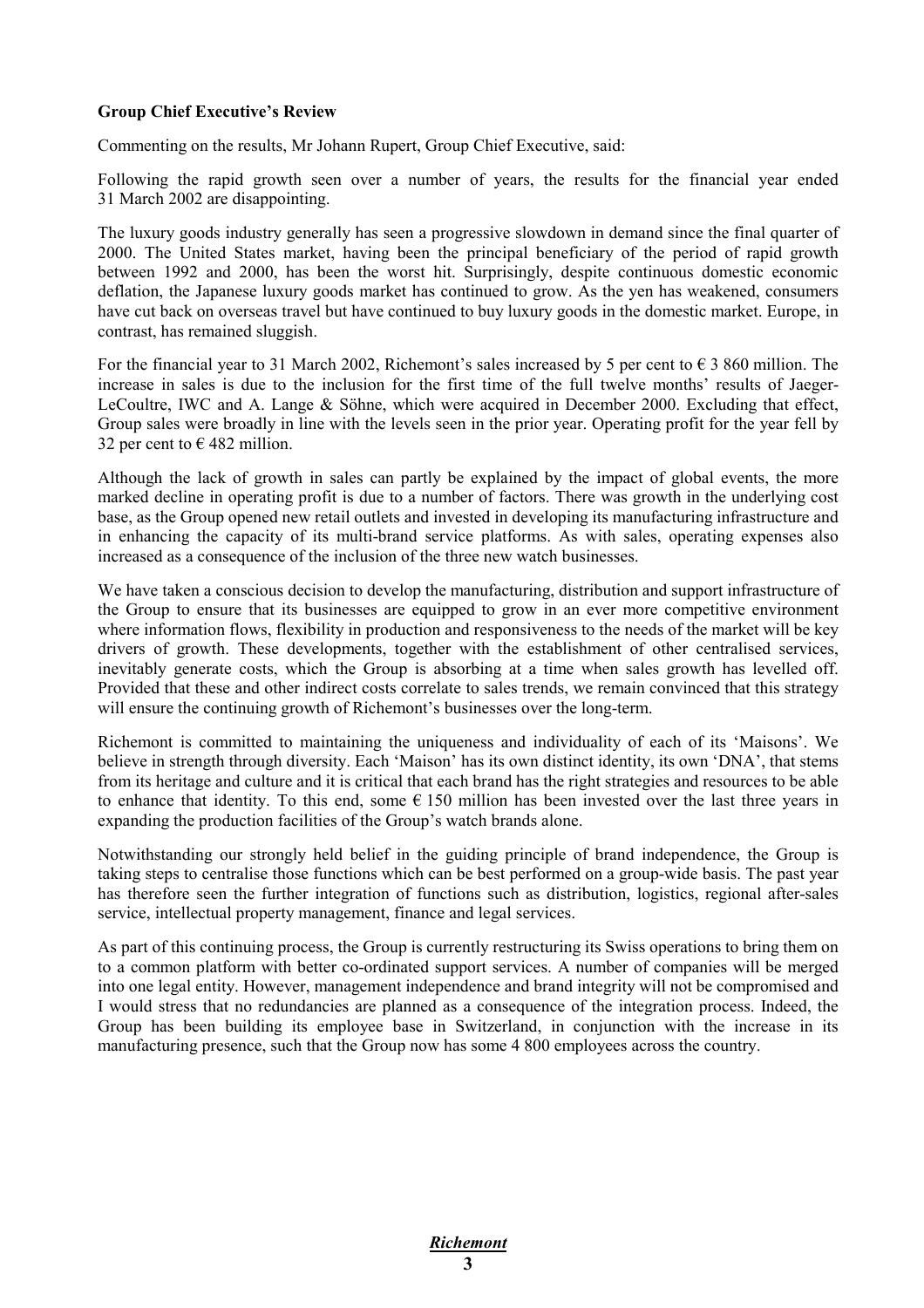In addition to the integration of the various Swiss entities, it is proposed that the corporate head office of Compagnie Financière Richemont AG, which to date has been located in Zug, be relocated to Geneva. Geneva is home to a number of Richemont's businesses and the Group thus already has a significant presence there. Shareholders will be asked to formally approve the transfer of the registered office of the Company at the Annual General Meeting to be held in Zug on 12 September.

In addition to its luxury goods businesses, Richemont has a 21 per cent interest in its associate, British American Tobacco. British American Tobacco continues to perform well, the investment contributing  $\epsilon$  495 million to the Group's attributable profit for the year and providing a strong cash flow in the form of dividends.

Having served on the Board of Compagnie Financière Richemont AG since its formation in 1988 and having reached the age of 75, our Chairman, Dr Nikolaus Senn, has indicated his intention to stand down at this year's Annual General Meeting. Over the years he has been a loyal friend and has brought great wisdom and experience to our deliberations. On behalf of all shareholders and colleagues I would like to take this opportunity to thank him for his significant contribution to the Group's development. The Board of Compagnie Financière Richemont AG has asked me to take on the role of Executive Chairman upon Dr Senn's retirement, and I will do my best to carry out those duties with the same degree of commitment, tact and good humour that Dr Senn has shown over the years.

The first indicators for trading in the current year are mixed. Whereas retail sales for April and May have increased by 4 per cent, wholesale sales remain weak such that, overall, sales in the two month period show virtually no growth. Whilst we would naturally hope to see a period of gradual recovery in demand as the year progresses, any such recovery will inevitably depend on a continued improvement in economic conditions in our principal markets.

Like life, business is not a sprint. On the other hand, it is not a marathon either. Rather, as the famous athlete Michael Johnson once said, it is a series of sprints interposed with periods of intense training and preparation.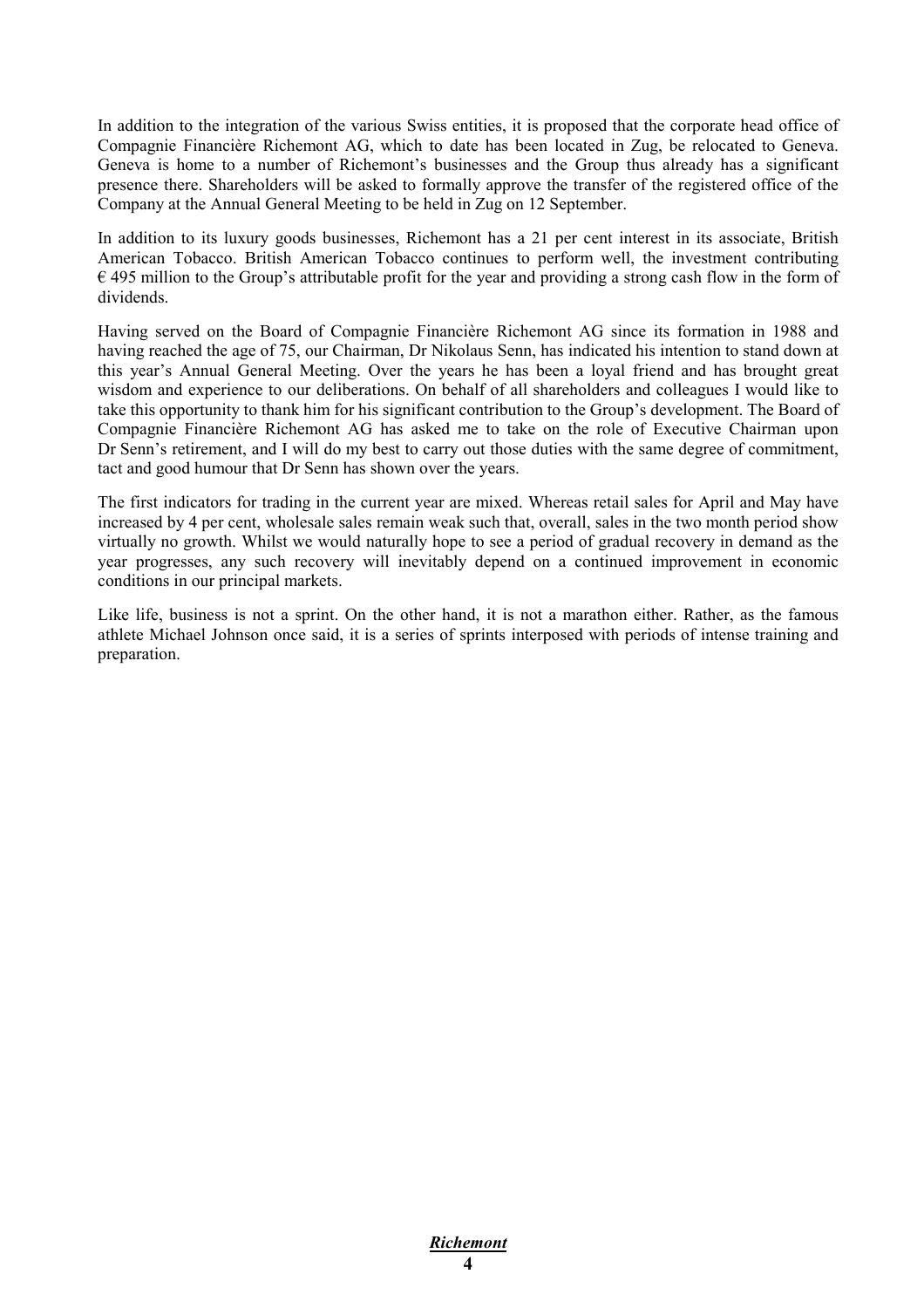#### **Business Review**

#### **Sales and operating profit**

The year was characterised by a difficult trading environment, reflecting the depressed economic climate. The Group's results were positively impacted by the inclusion for the first time of a full twelve months' results for Jaeger-LeCoultre, IWC and A. Lange & Söhne, which were acquired in December 2000.

|                         | March 2002<br>$\epsilon$ m | March 2001<br>$\epsilon$ m |                          |       |               |
|-------------------------|----------------------------|----------------------------|--------------------------|-------|---------------|
| <b>Sales</b>            | 3860                       | 3 6 8 4                    | $^{+}$                   | $5 -$ | $\frac{0}{0}$ |
| Cost of sales           | (1382)                     | (1 216)                    |                          |       |               |
| Gross margin            | 2 4 7 8                    | 2 4 6 8                    |                          |       |               |
| Net operating expenses  | (1996)                     | (1756)                     |                          |       |               |
| <b>Operating profit</b> | 482                        | 712                        | $\overline{\phantom{a}}$ | 32    | $\frac{0}{0}$ |

Sales for the year grew by 5 per cent. On a like-for-like basis – including the full year's sales of the newly acquired watch brands in both periods – sales revenues declined by 1 per cent.

The Group's gross margin percentage declined from 67.0 per cent to 64.2 per cent. This reflected the adverse impact of currency movements, in particular the relative strengthening of the Swiss Franc against the Euro. In addition, sales of the three watch brands acquired in December 2000 are predominantly through wholesale channels, which obviously has a lower gross margin percentage than the retail business.

Operating expenses were significantly higher, reflecting investments in the retail distribution network, in marketing and communication and in the support infrastructure of the Group generally. Underlying growth in operating expenses, excluding the effect of the inclusion of the three watch brands for the full twelvemonth period, was 9 per cent in the year. The combination of the reduction in gross margin percentage and the higher level of operating costs resulted in a decline in operating profit of 32 per cent.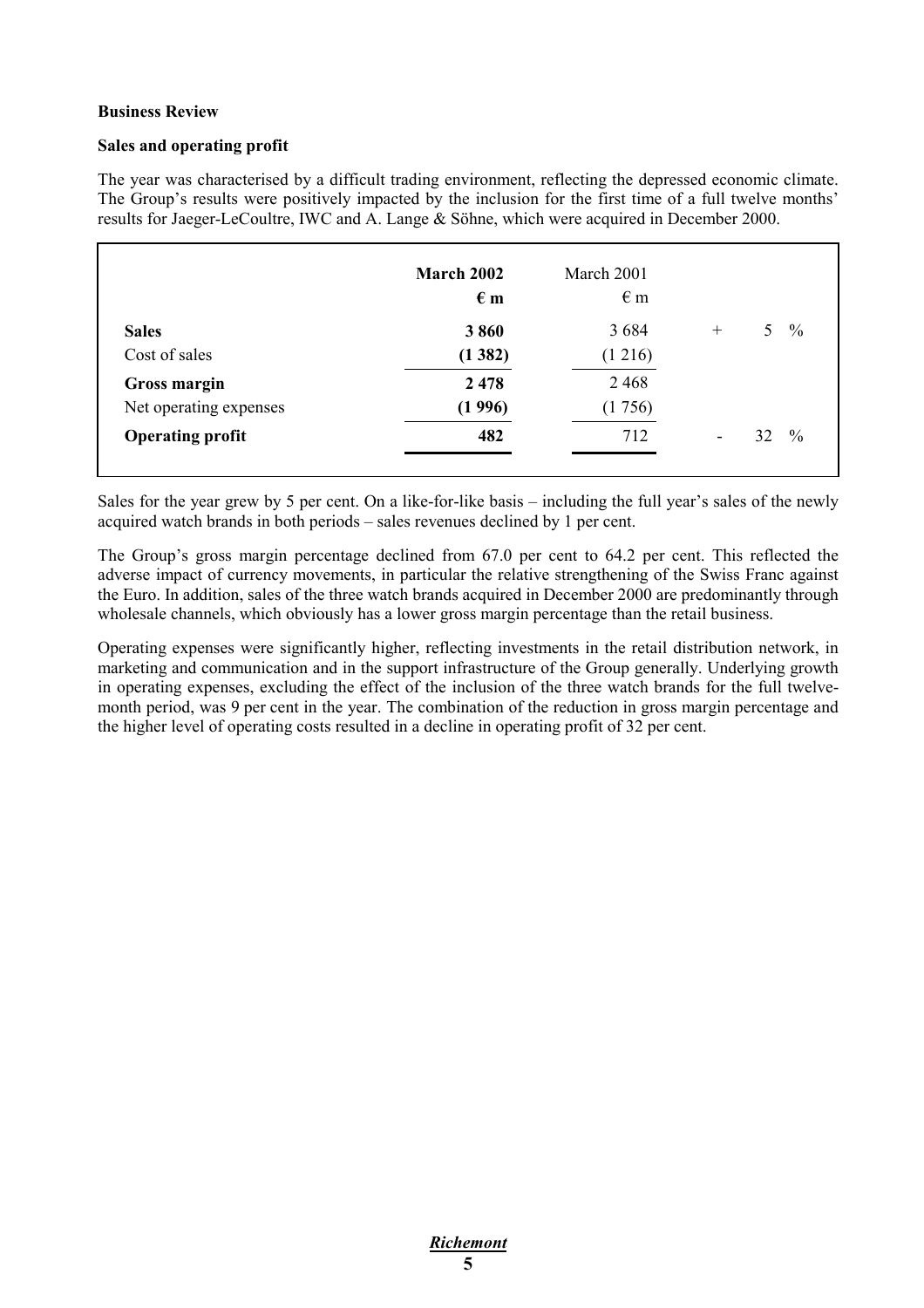#### **Sales by product line**

|                            | March 2002<br>$\epsilon$ m | March 2001<br>$\epsilon$ m |                          |                |               |
|----------------------------|----------------------------|----------------------------|--------------------------|----------------|---------------|
| Jewellery                  | 860                        | 877                        | $\blacksquare$           | $\overline{2}$ | $\frac{0}{0}$ |
| Watches                    | 1794                       | 1653                       | $^{+}$                   | 9              | $\frac{0}{0}$ |
| Gold and jewellery watches | 906                        | 834                        | $^{+}$                   | 9              | $\frac{0}{0}$ |
| Other watches              | 888                        | 819                        | $^{+}$                   | 8              | $\frac{0}{0}$ |
| Leather goods              | 303                        | 312                        | $\overline{\phantom{a}}$ | 3              | $\frac{0}{0}$ |
| Writing instruments        | 285                        | 263                        | $^{+}$                   | 8              | $\frac{0}{0}$ |
| Clothing and other         | 618                        | 579                        | $^{+}$                   | $\tau$         | $\frac{0}{0}$ |
|                            | 3860                       | 3 6 8 4                    | $^{+}$                   | 5              | $\frac{0}{0}$ |

A slowdown in sales of high jewellery, being principally within Cartier, resulted in a slight decline in jewellery sales overall. Van Cleef and Arpels also saw a slight decline in sales.

Watch sales, including the impact of the three recently acquired brands, grew by 9 per cent. On a like-forlike basis, including the three companies' sales figures for the full twelve months in both periods, watch sales were some 4 per cent below the prior year's level. In general, sales of the more expensive gold and jewellery watch ranges fared somewhat better than the market for steel and steel and gold watches.

Continued growth in sales of Montblanc's leather goods ranges offset the effects of the general downturn in travel-related business. In terms of writing instruments, an excellent performance by Montblanc, in part linked to the growth of its retail network, helped contribute to growth of 8 per cent for the Group as a whole. Whilst menswear sales were weak, the shortfall was more than compensated by increases in sales of fragrances and eyewear.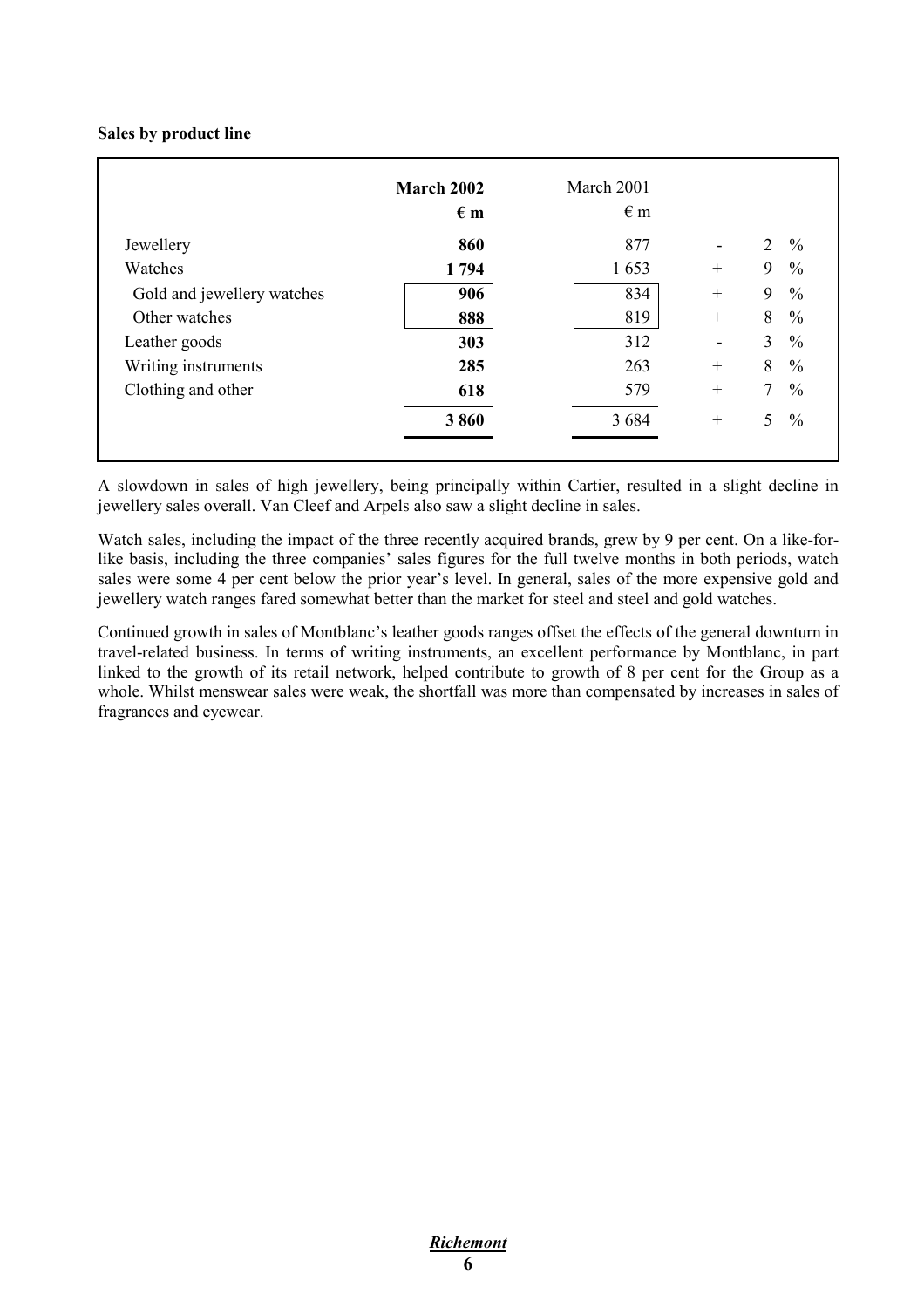#### **Sales by region**

|              | <b>March 2002</b><br>$\epsilon$ m | March 2001<br>$\epsilon$ m |                              |                |               |
|--------------|-----------------------------------|----------------------------|------------------------------|----------------|---------------|
| Europe       | 1710                              | 1508                       | $^{+}$                       | 13             | $\frac{0}{0}$ |
| Asia         | 1 4 5 4                           | 1 4 3 6                    | $^{+}$                       |                | $\frac{0}{0}$ |
| Japan        | 744                               | 722                        | $^{+}$                       | 3              | $\frac{0}{0}$ |
| Asia Pacific | 710                               | 714                        | $\qquad \qquad \blacksquare$ |                | $\frac{0}{0}$ |
| Americas     | 696                               | 740                        | $\qquad \qquad \blacksquare$ | 6              | $\frac{0}{0}$ |
|              | 3860                              | 3 6 8 4                    | $^{+}$                       | 5 <sup>1</sup> | $\frac{0}{0}$ |

European sales as a proportion of the Group's total sales increased from 41 per cent to 44 per cent during the year.

Of the overall growth in European sales of 13 per cent, some 11 per cent was attributable to the inclusion of the three newly-acquired watch brands for the full 12-month period, the balance representing underlying growth. Jaeger-LeCoultre, IWC and A. Lange & Söhne have historically enjoyed a very strong European sales base, although it is anticipated that this weighting will change in years to come as their distribution and marketing in other markets will increasingly benefit from the association with Richemont.

Sales in Japan grew marginally during the year, relatively strong growth in domestic demand of some 12 per cent being offset by a 10 per cent weakening of the yen against the euro. In the rest of Asia, sales were generally in line with the prior year's levels.

The Americas saw the biggest fall in sales, as the events of September 11 compounded the already negative economic climate. For the year overall, sales were some 6 per cent lower, with sales in the Americas accounting for 18 per cent of the worldwide total, compared to 20 per cent in the prior year.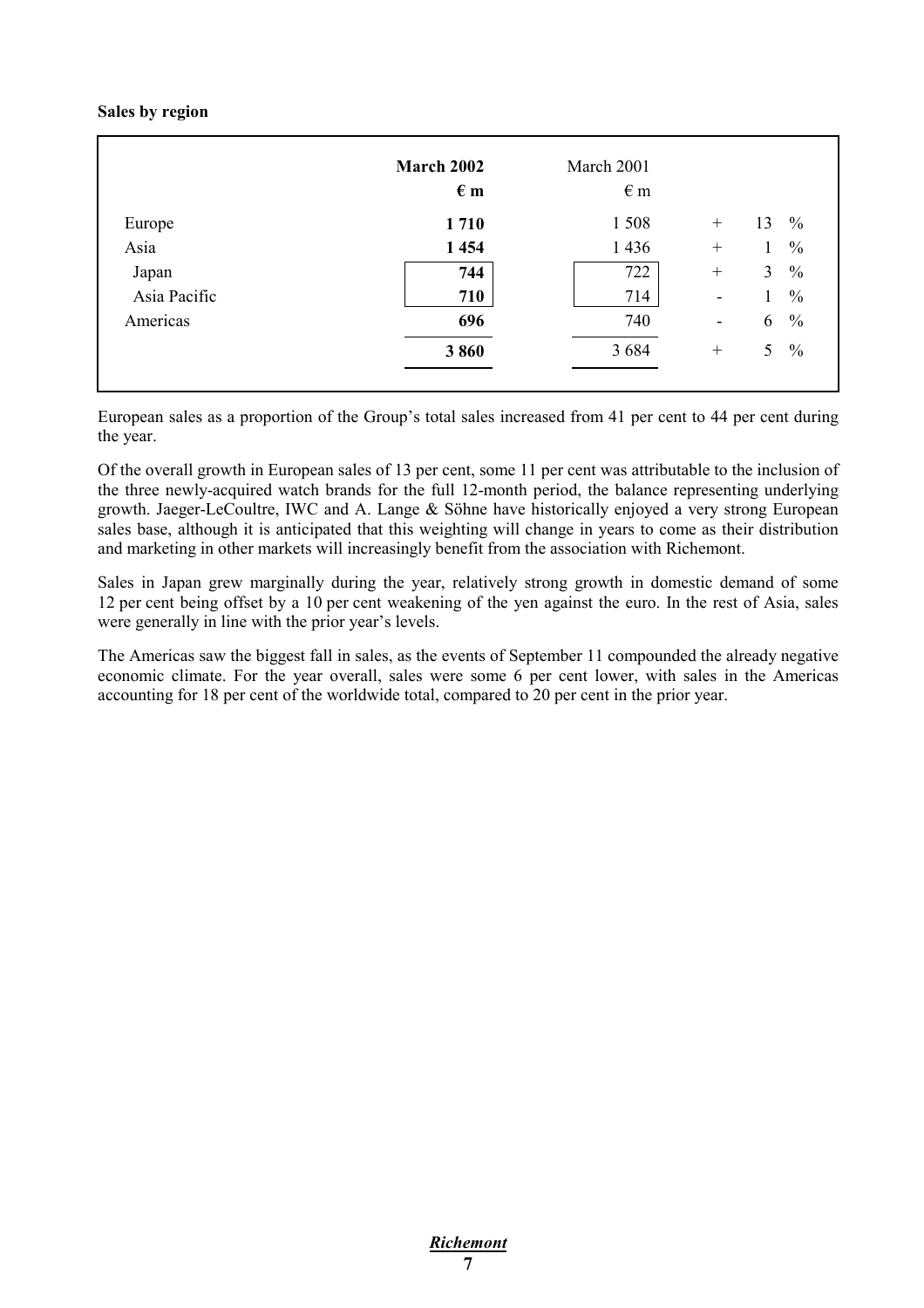#### **Sales by distribution channel**

|                 | March 2002<br>$\epsilon$ m | March 2001<br>$\epsilon$ m |                |    |               |
|-----------------|----------------------------|----------------------------|----------------|----|---------------|
| Retail sales    | 1 5 9 0                    | 1647                       | $\blacksquare$ | 3  | $\frac{0}{0}$ |
| Wholesale sales | 2 2 7 0                    | 2 0 3 7                    | $^{+}$         | 11 | $\frac{0}{0}$ |
|                 | 3860                       | 3 6 8 4                    | $^{+}$         | 5. | $\frac{0}{0}$ |
|                 |                            |                            |                |    |               |

Whilst retail sales have fallen slightly, the Group's wholesale sales have increased by 11 per cent during the year under review. This reflects, in part, the weighting of the businesses of Jaeger-LeCoultre, IWC and A. Lange & Söhne towards wholesale rather than retail distribution.

The year has seen a focus on ensuring that the network of retail boutiques serves as a true representation of the spirit of the various 'Maisons' within the Group. A significant number of new stores were opened during the year, notably by Montblanc, and franchised outlets have grown significantly for Montblanc, Dunhill and Lancel. Programmes of upgrading and remodelling of the stores have also been an important feature of the year. At 31 March 2002, the Group had a network of 520 owned stores with a further 342 operated by franchise partners.

Cartier has the Group's largest retail presence and, whilst the total number of owned stores has not increased during the year, it has continued to invest in the programme of remodelling its boutiques. The refurbished store on 5th Avenue, New York embodies the concept whereby stores reflect the character, not only of the brand, but also of the city in which they are located. The store, originally opened in 1917, is a perfect synthesis of the traditional and modern.

Following the success of its new look store in Paris, Van Cleef & Arpels has also remodelled its stores, including those in Japan acquired at the end of the previous financial year.

Montblanc also continues to develop its retail concept with 31 new company-owned stores being opened during the year. Of these, 19 were in the United States but pride of place goes to Montblanc's new store in Japan, opened in the Ginza district in September 2001. Montblanc's retail strategy is bearing fruit, with the 'Maison' showing strong growth in all of its product areas.

For Dunhill, the new store design, which is being rolled out globally, has proved to be a symbol for the rejuvenation of the brand. Globally, the new look has been well received by customers, as have the new product lines being offered. The New York store, which opened in March 2002, sees the return of Dunhill to its rightful home in the city on  $5<sup>th</sup>$  Avenue. It has been widely acclaimed.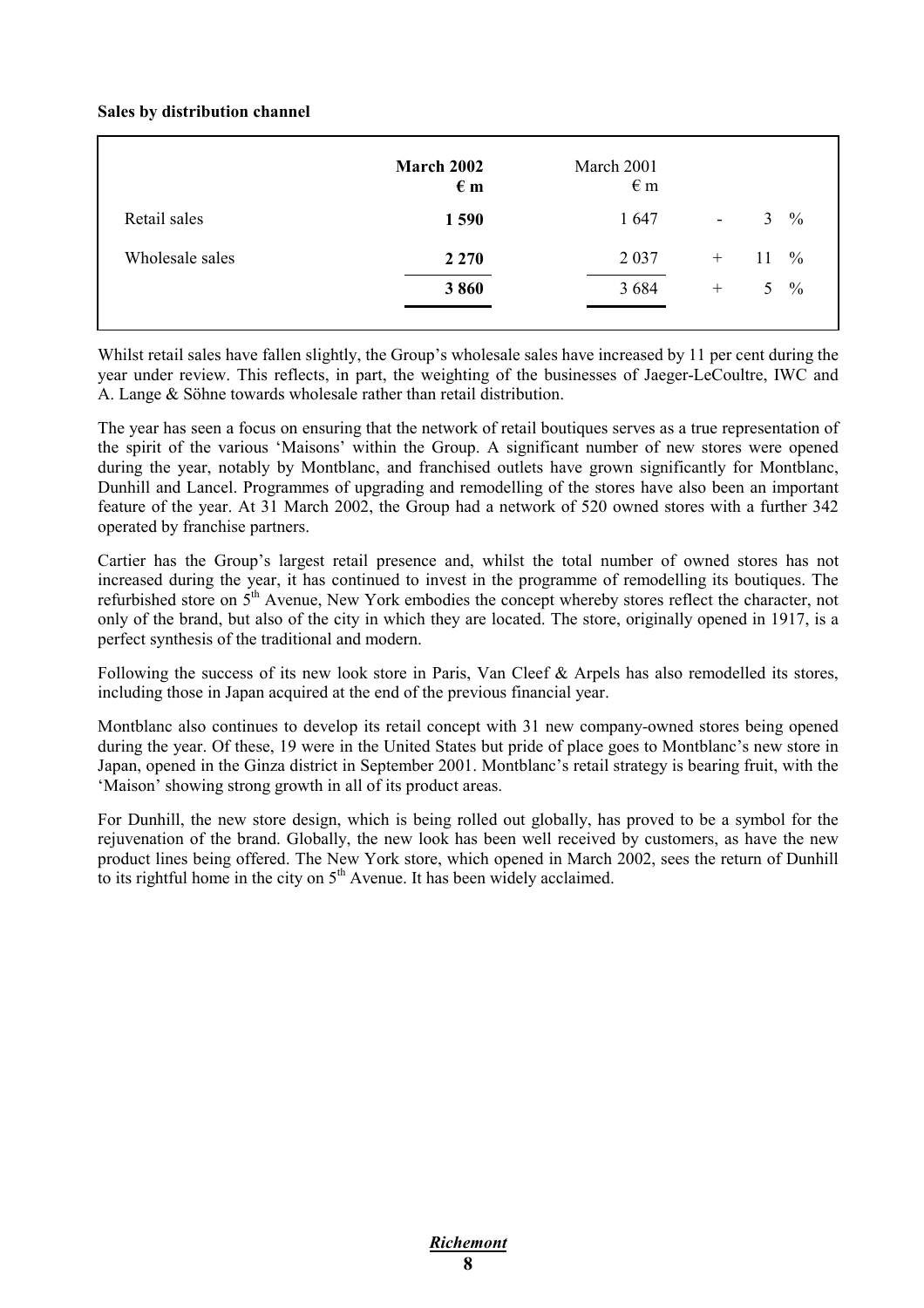#### **Consolidated profit and loss account**

The summary profit and loss account as well as the earnings per unit information set out below is presented on an adjusted basis, excluding the effects of goodwill amortisation and exceptional items from the results of both periods. A reconciliation of the profit and loss account on this basis to the result on a reported basis is presented as an appendix to this announcement.

|                                                        | <b>March 2002</b><br>$\epsilon$ m | March 2001<br>$\epsilon$ m |
|--------------------------------------------------------|-----------------------------------|----------------------------|
| <b>Operating profit</b>                                | 482                               | 712                        |
| Net investment (expense) / income                      | (46)                              | 8                          |
| <b>Profit before taxation</b>                          | 436                               | 720                        |
| Taxation                                               | (107)                             | (191)                      |
| <b>Profit after taxation</b>                           | 329                               | 529                        |
| Minority interests                                     | $\boldsymbol{2}$                  | (1)                        |
| Attributable profit of the parent and its subsidiaries | 331                               | 528                        |
| Share of attributable profit of associates:            | 495                               | 440                        |
| <b>British American Tobacco</b>                        | 495                               | 473                        |
| <b>Hanover Direct</b>                                  |                                   | (33)                       |
| <b>Attributable profit of the Group</b>                | 826                               | 968                        |
| Earnings per unit - basic                              | € 1.479                           | €1.737                     |
| Earnings per unit - fully diluted                      | € 1.463                           | € 1.714                    |

The net interest expense was  $\epsilon$  46 million compared to net interest income of  $\epsilon$  8 million in the prior year. During the prior year, the Group earned interest for a number of months on the cash proceeds of the Vivendi sale and the redemption of the first tranche of preference shares in BAT up until the acquisition of the three watch brands in December 2000. A dividend of  $\epsilon$  18 million was also received from Vivendi prior to its sale. In the year under review the Group has been in a net borrowing position.

#### **Earnings per unit**

Following the 100 to 1 split of Richemont units on 12 November 2001, basic earnings per unit has been calculated by reference to the weighted average number of units outstanding during the period of 558.3 million (2001: 557.4 million) units and the attributable profit of the Group on an adjusted basis of  $\epsilon$  826 million (2001:  $\epsilon$  968 million) for the year. The number of units outstanding takes into account the effects of the Group's buy-back programme.

Fully diluted earnings per unit is calculated by reference to 574.2 million units outstanding (2001: 574.2 million units) and attributable profit on an adjusted basis for the period of  $\epsilon$  840 million (2001:  $\in$  984 million) which reflects the notional additional interest of  $\in$  14 million (2001:  $\in$  16 million) which would have accrued to the company had the full number of units been outstanding during the period.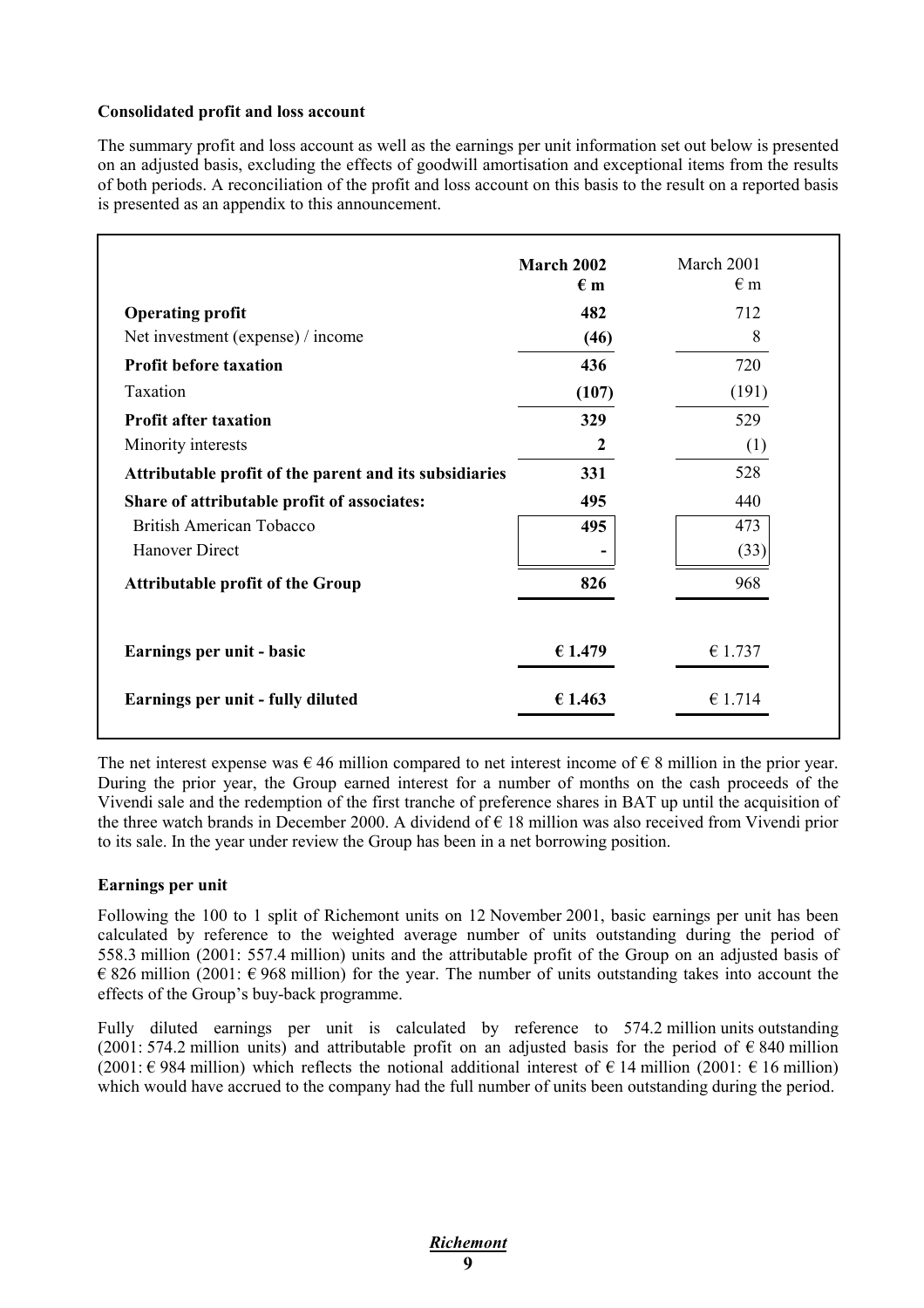#### **Associated companies**

The Group's share of the results of its associated companies increased by 13 per cent to  $\epsilon$  495 million. The figure in respect of the year under review reflects only the Group's share of the results of its 21 per cent investment in British American Tobacco ('BAT'), whereas the prior year's figure also included the Group's share of the losses incurred by Hanover Direct. The Group no longer equity accounts its interest in Hanover Direct, having written down its investment in the common stock of that company to zero.

In June 2000, Richemont's effective interest in BAT was reduced from 23 per cent to 21 per cent as a consequence of the exercise of the put option in respect of one half of the Group's holding of BAT preference shares. The comparative figures in respect of the prior year therefore include a 23 per cent interest in BAT for the first two months of the financial year and a 21 per cent interest thereafter, whereas the Group's share of the results of BAT for the year under review were based on a 21 per cent interest for the full twelve month period.

BAT has a 15 per cent share of the global cigarette market. It is the second largest international tobacco company and is the market leader outside of the United States. It has an impressive market position in Latin America and a robust position in all other regions. With its strong broad-based portfolio of international, regional and local brands, BAT has the platform for achieving its vision to establish leadership of the global tobacco industry.

In the year to 31 December 2001, shipments of BAT's international brand cigarettes grew by 3 per cent but overall group volumes remained consistent with the prior year at 807 billion cigarettes. Europe recorded good growth of 7 per cent, predominately in the central and eastern European markets, but this was offset by small declines in the other regions. Despite flat sales volumes, net revenues were up by 4 per cent to £ 12 039 million with increases being recorded in all regions except for Asia-Pacific. In addition to the increase in net sales revenue, the shift in brand mix resulted in the improved operating profit and margin compared to the prior year.

BAT's four principal global brands, Lucky Strike, Kent, Dunhill and Pall Mall, achieved an overall growth of more than 10 per cent, with 'light' blends growing by 11 per cent. Strategically BAT continues to shift its brand mix towards more profitable segments of the tobacco market, being the international and premium priced brands, 'lights' and the 'adults under 30' category. The effect of this has beneficially impacted operating profit and margins.

Earnings per share on an adjusted basis, which is regarded by BAT as being the most comparable measure of the company's performance, increased by 9 per cent in BAT's financial year ended 31 December 2001 and by 10 per cent in the quarter ended 31 March 2002.

During the year under review, dividends totalling  $\epsilon$  228 million were received by Richemont from its investment in BAT.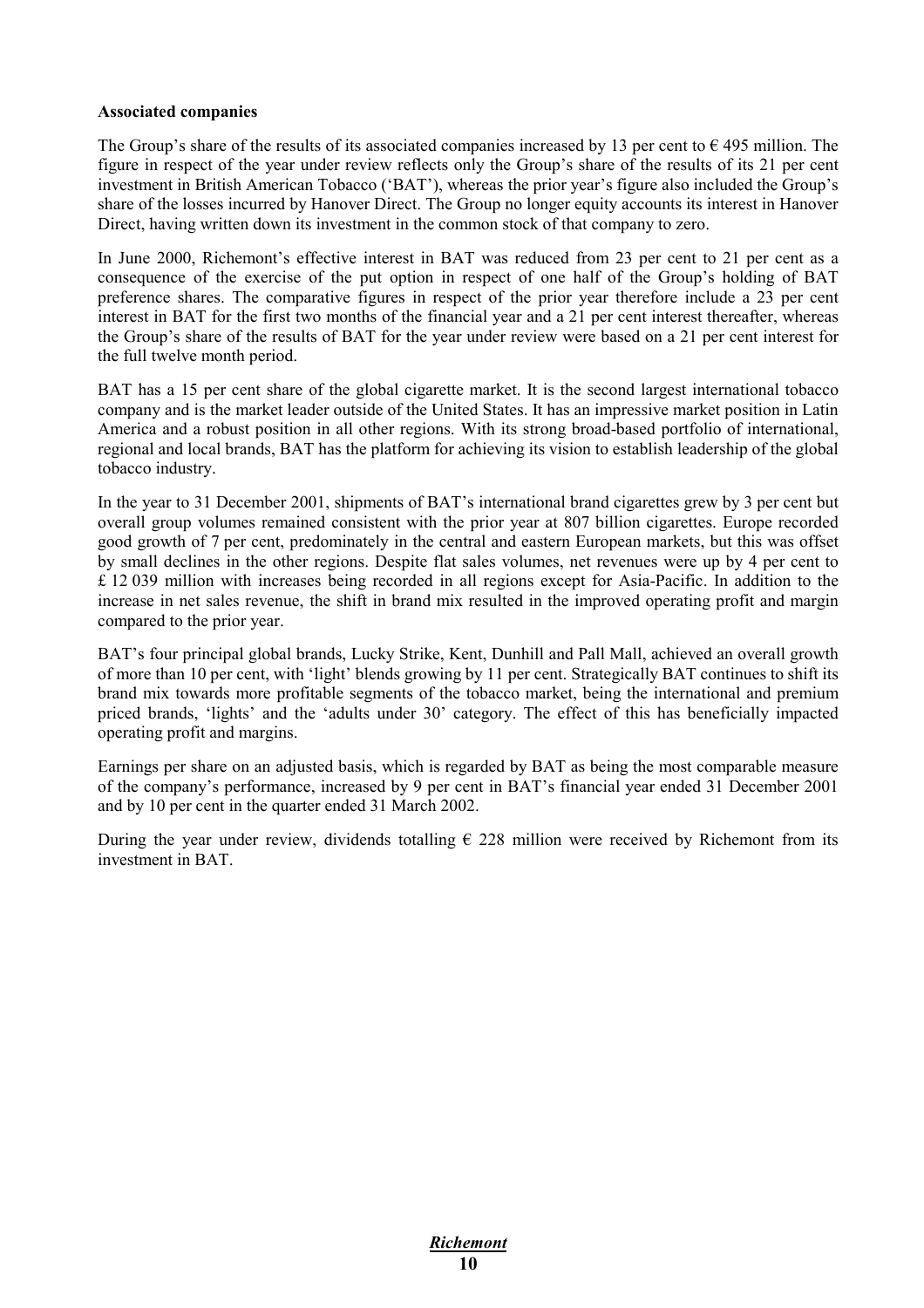#### **Consolidated cash flow statement**

|                                                                 | March 2002<br>$\epsilon$ m | March 2001<br>$\epsilon$ m |
|-----------------------------------------------------------------|----------------------------|----------------------------|
| Operating profit                                                | 482                        | 712                        |
| Depreciation and other non-cash items                           | 179                        | 135                        |
| Increase in working capital                                     | (375)                      | (270)                      |
| Net cash inflow from operating activities                       | 286                        | 577                        |
| Dividends received from BAT                                     | 228                        | 237                        |
| Returns on investments and servicing of finance                 | (54)                       | 1                          |
| Taxation paid                                                   | (180)                      | (149)                      |
| Net acquisitions of property, plant and equipment               | (308)                      | (230)                      |
| Proceeds from redemption of BAT preference shares               |                            | 741                        |
| Proceeds from disposal of other long-term assets                | 14                         | 1 1 9 1                    |
| Acquisition of subsidiary undertakings                          | (151)                      | (2028)                     |
| Other acquisitions and investments                              | (30)                       | (103)                      |
| Net cash inflow / (outflow) before financing activities         | (195)                      | 237                        |
| Buy-back of Richemont units                                     | (52)                       | (142)                      |
| Dividends paid                                                  | (168)                      | (134)                      |
| Other financing activities                                      | 73                         | (48)                       |
| Exchange rate effects                                           | (6)                        | 3                          |
| Decrease in cash, cash equivalents<br>and short-term borrowings |                            | (84)                       |
|                                                                 | (348)                      |                            |
| Cash and cash equivalents at beginning of year                  | (375)                      | (291)                      |
| Cash and cash equivalents at end of year                        | (723)                      | (375)                      |

Net cash inflow from operating activities amounted to  $\epsilon$  286 million for the year. The generally difficult trading environment and the shortfall in sales compared to planned levels, resulted in an increase in working capital.

The dividends received from BAT comprise the final dividend in respect of BAT's financial year ended 31 December 2000 and the interim dividend in respect of the 2001 financial year.

In the previous financial year, the Group put one half of its holding of BAT preference shares back to that company under the terms of the agreement relating to the merger of BAT and Rothmans International. The resultant proceeds from this transaction totalled  $\epsilon$  741 million. The disposal of other long-term assets in the prior year included the disposal of the Group's interest in Vivendi, which realised proceeds of  $€ 1176$  million.

Acquisition of subsidiary undertakings totalled  $\epsilon$  151 million for the year, principally comprising the Group's purchase of a further 20 per cent interest in Van Cleef & Arpels and the acquisition of Petitiean, a Swiss manufacturer of watch components. In the prior financial year, Richemont completed the acquisition of Jaeger-LeCoultre, IWC and A. Lange & Söhne for a total consideration of  $\epsilon$  1 982 million.

During the year the Group purchased 2 million Richemont units, at an acquisition cost of  $\epsilon$  52 million to hedge obligations arising in respect of the Group's long-term unit-based executive compensation schemes. In the prior year the Group bought back 5 million units at a cost of  $\in$  142 million.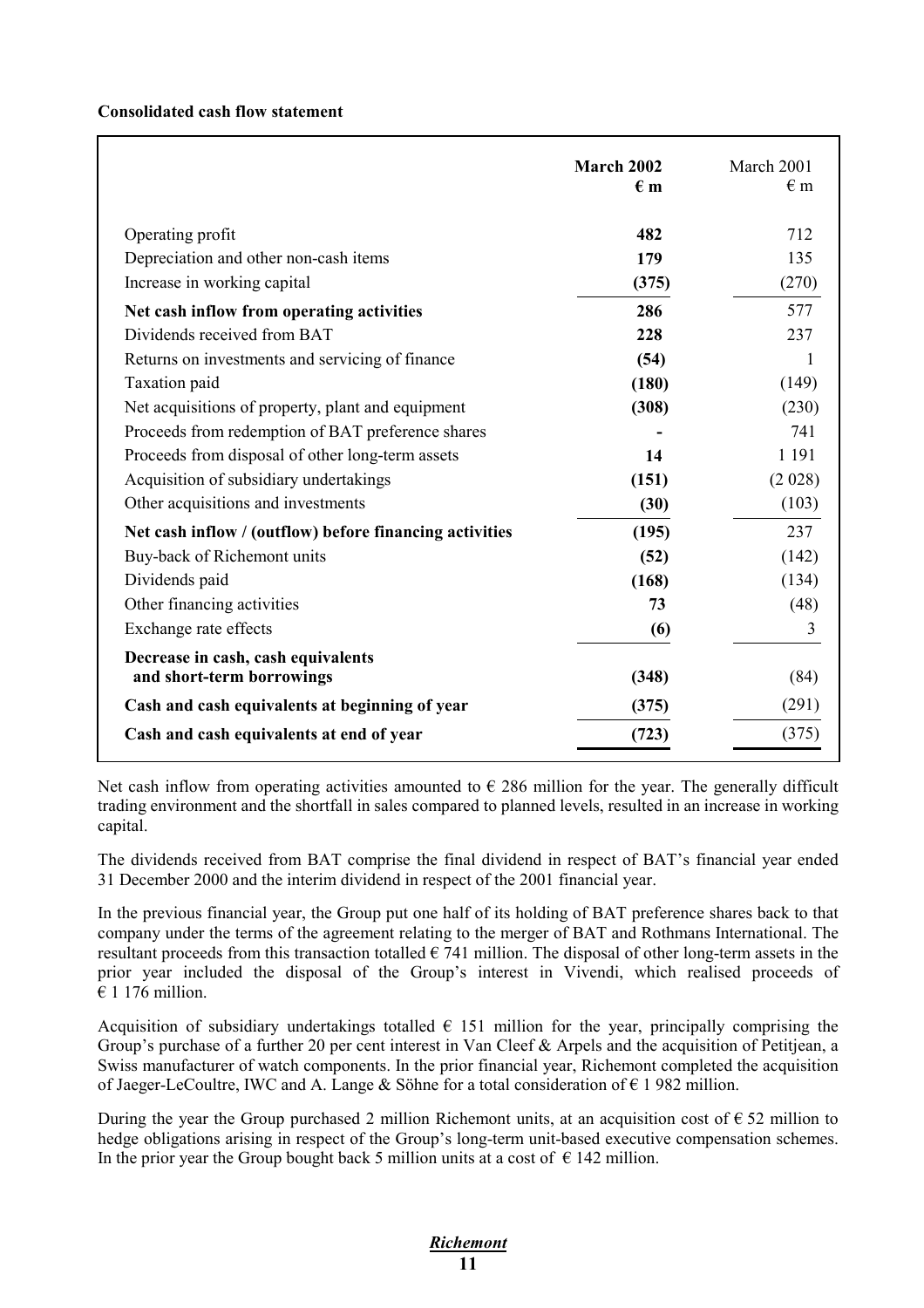#### **Consolidated balance sheet**

|                                                  | <b>31 March 2002</b><br>$\epsilon$ m | 31 March 2001<br>$\epsilon$ m |
|--------------------------------------------------|--------------------------------------|-------------------------------|
| Long-term assets                                 |                                      |                               |
| Property, plant and equipment                    | 903                                  | 691                           |
| Investment in associated company                 | 638                                  | 507                           |
| Other long-term assets                           | 470                                  | 399                           |
|                                                  | 2011                                 | 1 5 9 7                       |
| Net working capital                              | 1956                                 | 1438                          |
| Net operating assets                             | 3967                                 | 3 0 3 5                       |
| Goodwill                                         | 5 730                                | 6 0 3 6                       |
| Net borrowings                                   | (1456)                               | (1048)                        |
| Cash, cash equivalents and short-term borrowings | (723)                                | (375)                         |
| Long-term borrowings                             | (733)                                | (673)                         |
| Other long-term liabilities                      | (176)                                | (161)                         |
|                                                  | 8 0 6 5                              | 7862                          |
| Capital employed                                 |                                      |                               |
| Unitholders' funds                               | 7983                                 | 7 7 3 7                       |
| Minority interests                               | 82                                   | 125                           |
|                                                  | 8 0 6 5                              | 7862                          |

The increase in property, plant and equipment totalling  $\epsilon$  212 million largely represents further investment in the Group's retail network and watch manufacturing facilities, net of the depreciation charge for the year.

The investment of  $\epsilon$  638 million in associated companies represents the Group's share of the net tangible assets of British American Tobacco. Of the total goodwill figure of  $\epsilon$  5 730 million,  $\epsilon$  2 560 million relates to the Group's investment in British American Tobacco. In total, the carrying value of the Group's investment in BAT therefore amounts to  $\epsilon$  3 198 million. Other long-term assets include deferred tax assets, investments, collection items and unit purchase scheme receivables.

The carrying value of goodwill decreased as a result of the amortisation charge for the year, offset by goodwill arising in respect of the acquisition of subsidiary undertakings, totalling  $\epsilon$  34 million.

Net borrowings increased by  $\epsilon$  408 million primarily as a result of increased working capital requirements and the capital investment by the Group in its retail and manufacturing infrastructure.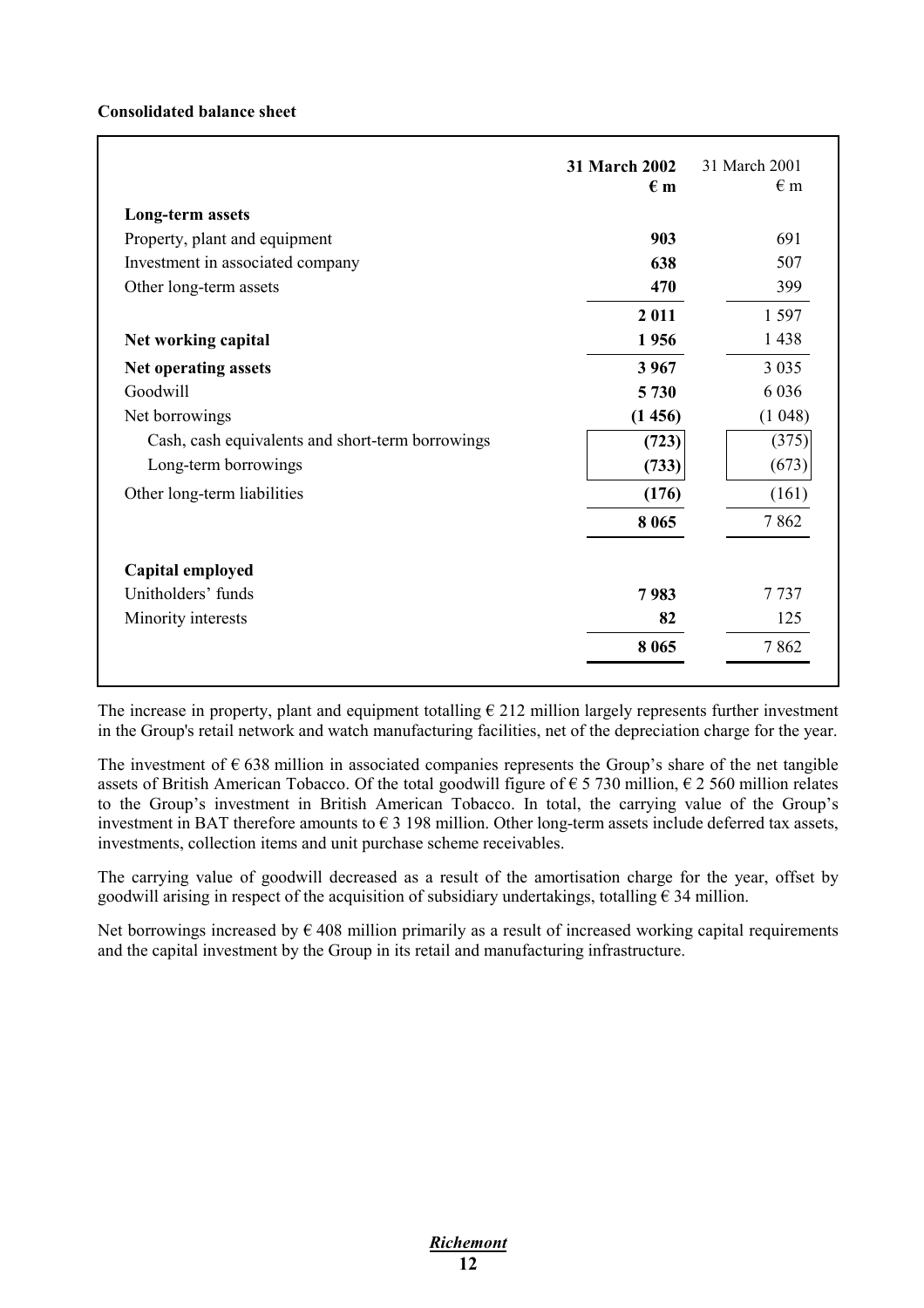#### **Changes in unitholders' funds**

|                                                            | 31 March 2002<br>$\epsilon$ m | 31 March 2001<br>$\epsilon$ m |
|------------------------------------------------------------|-------------------------------|-------------------------------|
| Profit attributable to unitholders on an adjusted basis    | 826                           | 968                           |
| Goodwill amortisation and impairment charge                | (380)                         | (384)                         |
| Exceptional items:                                         |                               |                               |
| - as reported by the parent and subsidiary companies       |                               | 722                           |
| - as reported by associated companies                      | (18)                          | (42)                          |
| Profit attributable to unitholders on a reported basis     | 428                           | 1 2 6 4                       |
| Dividends declared and paid                                | (168)                         | (134)                         |
| Net movement in respect of buy-back of Richemont 'A' units | (7)                           | (130)                         |
| Translation and other adjustments                          | (7)                           | 5                             |
| Net increase in unitholders' funds                         | 246                           | 1 0 0 5                       |
| Unitholders' funds at the beginning of the year            | 7 737                         | 6 7 3 2                       |
| Unitholders' funds at the end of the year                  | 7983                          | 7 737                         |

The table below illustrates the movement in unitholders' funds during the year.

Unitholders' funds increased by  $\epsilon$  246 million during the year, the attributable profit for the year being offset by the dividend declared and certain other accounting adjustments.

At the annual meeting of shareholders held in September 2001, a dividend of  $\epsilon$  30 per unit ( $\epsilon$  0.30 per unit on a post-split basis) was approved, a total of  $\epsilon$  168 million having been paid to unitholders on 1 October 2001.

#### **Dividend**

The Board of Directors has proposed a dividend payable of  $\epsilon$  0.32 per unit. This represents an increase of 7 per cent over the  $\epsilon$  0.30 paid to unitholders in October 2001. The dividend will be payable on 30 September 2002.

#### **Annual General Meeting**

The Annual General Meeting of shareholders of Compagnie Financière Richemont AG will be held at 10.00 am in the "Grosser Saal", Artherstrasse 2-4, 6300 Zug on Thursday, 12 September 2002

**Nikolaus Senn Johann Rupert Chairman** Group Chief Executive

Compagnie Financière Richemont AG Zug, 6 June 2002

*Richemont*  **13**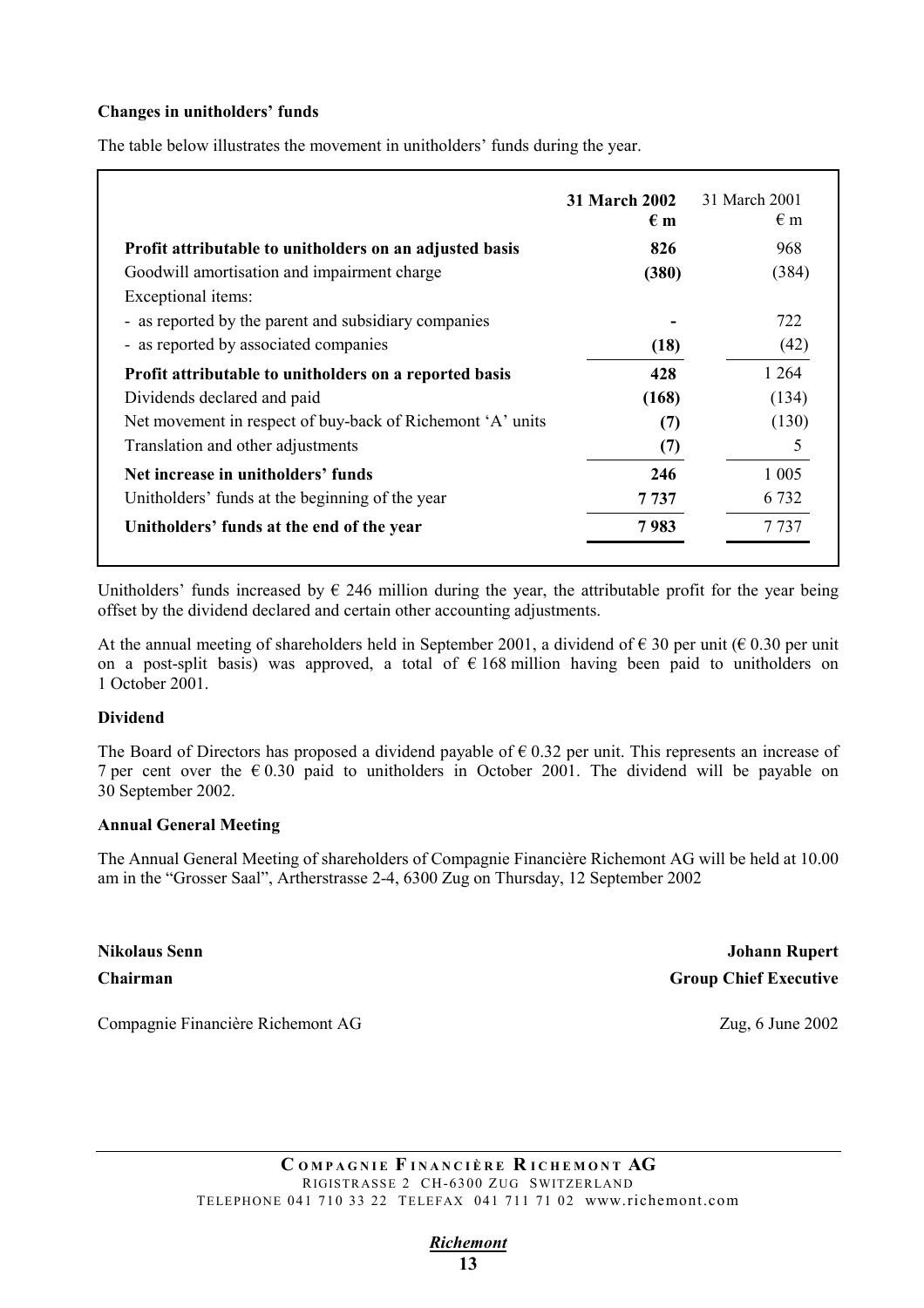# **Appendix 1**

## **Consolidated profit and loss account – on a reported basis**

|                                                                                                                                     | <b>Notes</b>   | <b>March 2002</b><br>$\epsilon$ m | March 2001<br>$\epsilon$ m |
|-------------------------------------------------------------------------------------------------------------------------------------|----------------|-----------------------------------|----------------------------|
| <b>Operating profit</b>                                                                                                             |                | 482                               | 712                        |
| Goodwill amortisation                                                                                                               | 1              | (182)                             | (119)                      |
| Exceptional items                                                                                                                   | $\overline{2}$ |                                   | 722                        |
| Profit before net investment expense and taxation                                                                                   |                | 300                               | 1 3 1 5                    |
| Net investment income / (expense)                                                                                                   |                | (46)                              | 8                          |
| <b>Profit before taxation</b>                                                                                                       |                | 254                               | 1 3 2 3                    |
| Taxation                                                                                                                            |                | (107)                             | (191)                      |
| <b>Profit after taxation</b>                                                                                                        |                | 147                               | 1 1 3 2                    |
| Minority interests                                                                                                                  |                | 4                                 | 2                          |
| Attributable profit of the parent and its subsidiaries                                                                              |                | 151                               | 1 1 3 4                    |
| Share of attributable profit of associates                                                                                          |                | 277                               | 130                        |
| Share of attributable profit on an adjusted basis                                                                                   |                | 495                               | 440                        |
| Goodwill charge in respect of associate                                                                                             |                | (200)                             | (268)                      |
| Share of exceptional items reported by associate                                                                                    |                | (18)                              | (42)                       |
| Attributable profit of the Group on a reported basis                                                                                | 3              | 428                               | 1 2 6 4                    |
| A summary of the effects of goodwill amortisation<br>and exceptional items on profit attributable to unitholders<br>is shown below: |                |                                   |                            |
| Attributable profit of the Group on a reported basis                                                                                |                | 428                               | 1 2 6 4                    |
| Elimination of goodwill charge                                                                                                      | $\mathbf{1}$   | 380                               | 384                        |
| Reported by the parent and its subsidiaries                                                                                         |                | 182                               | 119                        |
| In respect of associates                                                                                                            |                | 200                               | 268                        |
| Minority interests                                                                                                                  |                | (2)                               | (3)                        |
| Elimination of exceptional items                                                                                                    | $\overline{2}$ | 18                                | (680)                      |
| Gain on partial disposal of BAT preference shares                                                                                   |                |                                   | (189)                      |
| Gain on disposal of Vivendi                                                                                                         |                |                                   | (533)                      |
| Share of exceptional items reported by BAT                                                                                          |                | 18                                | 42                         |
| Attributable profit of the Group on an adjusted basis                                                                               | $\overline{4}$ | 826                               | 968                        |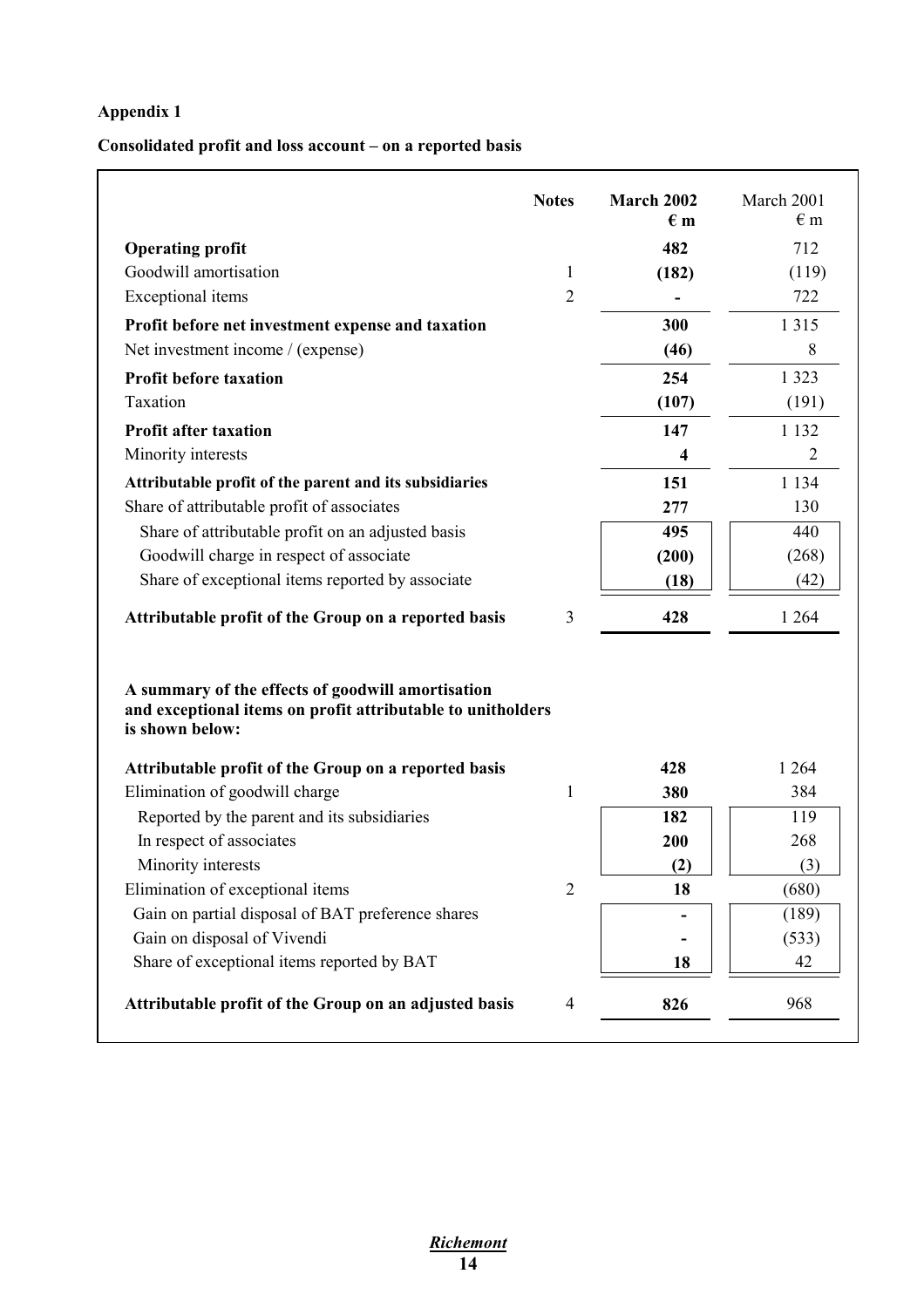#### **Note 1 - Goodwill amortisation**

The reported results reflect the Group's accounting policy of amortising goodwill through the consolidated profit and loss account. The goodwill amortisation charge at the pre-tax profit level for the year was  $\epsilon$  182 million. An additional goodwill amortisation charge of  $\epsilon$  200 million arises in respect of the Group's interest in its associated company, BAT. The goodwill amortisation attributable to minority interests relates to Van Cleef & Arpels.

#### **Note 2 - Exceptional items**

There are no exceptional items in the year under review.

The exceptional items appearing in the year ended 31 March 2001 comprised the following:

#### **a) Gain on partial disposal of BAT preference shares**

The exceptional gain of  $\epsilon$  189 million represented Richemont's gain on the partial disposal of its holding of BAT preference shares. Under the terms of the merger agreement between Richemont, Remgro Limited (Remgro is the successor company to the former Rembrandt Group Limited) and BAT, up to half of the convertible redeemable preference shares were redeemed for cash at a fixed price of £ 5.75 per share on 7 June 2000. As a result, Richemont and Remgro have redeemed a total of 120.8 million convertible redeemable preference shares, resulting in a cash payment to Richemont of £463 million or  $\epsilon$  741 million on 7 June 2000. The gain was calculated on the basis of the redemption proceeds less the value of the share of BAT's net assets attributable to the preference shareholding at the date of the transaction together with goodwill and costs related thereto. On a consolidated basis there was no tax effect.

#### **b) Gain on sale of the investment in Vivendi**

The exceptional gain represented Richemont's gain on the disposal of its holding of 17.5 million shares in Vivendi. The gain of  $\epsilon$  533 million was calculated by reference to the proceeds less the carrying value of Vivendi together with costs related thereto. On a consolidated basis there was no tax effect.

|  | Note 3 - Earnings per unit on a reported basis |  |
|--|------------------------------------------------|--|
|  |                                                |  |

|                                               | <b>March 2002</b> | March 2001       |
|-----------------------------------------------|-------------------|------------------|
| Earnings per unit on a reported basis - basic | € 0.767           | € 2.269          |
| - fully diluted                               | € 0.770           | $\epsilon$ 2.231 |

Basic earnings per unit is calculated by reference to the weighted average number of units outstanding during the year of 558.3 million units (2001: 557.4 million) and the attributable profit of the Group of  $\epsilon$  428 million for the year (2001:  $\epsilon$  1 264 million). The number of units outstanding takes into account the effects of the Group's buy-back programme.

Fully diluted earnings per unit is calculated by reference to 574.2 million units outstanding (2001: 574.2 million units) and attributable profit for the year of  $\epsilon$  442 million (2001:  $\epsilon$  1 280 million) which reflects the notional additional interest of  $\epsilon$  14 million (2001:  $\epsilon$  16 million) which would have accrued to the company had the full number of shares been outstanding during the period.